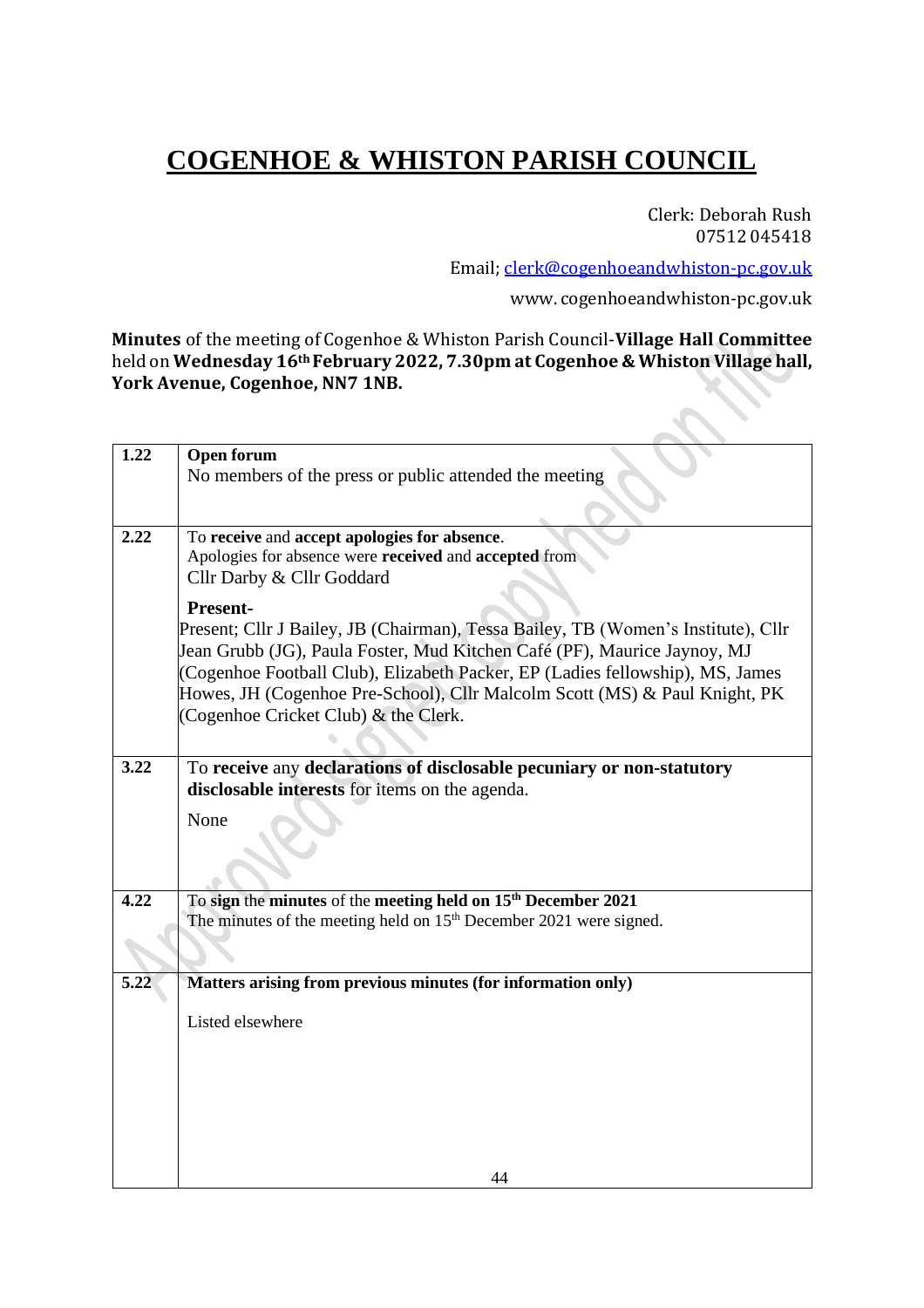| <b>Village Hall</b> | 16.2.22    |                                                                                                                                 |                   |           |     |                                 |
|---------------------|------------|---------------------------------------------------------------------------------------------------------------------------------|-------------------|-----------|-----|---------------------------------|
| Date                |            | Chq No<br>Payee                                                                                                                 | Details           | Amount    | VAT | Payable under power             |
| 15.12.21            | 694237023  | <b>B</b> Motley                                                                                                                 | refund pitch fees | £25.00    |     | Localism Act 2011 ss1-8         |
| 15.12.21            | 313321009  | cathedral leasing                                                                                                               | hygiene services  | £218.30   |     | £36.38 Localism Act 2011 ss1-8  |
| 15.12.21            | 485525095  | Signs & graphics                                                                                                                | sign              | £28.80    |     | £4.80 Localism Act 2011 ss1-8   |
| 19.12.21            | 645750338  | J Memoli                                                                                                                        | lights            | £2,485.79 |     | £414.30 Localism Act 2011 ss1-8 |
| 24.12.21            |            |                                                                                                                                 | wages             | £1,112.28 |     | Localism Act 2011 ss1-8         |
| 24.12.21            | <b>DDR</b> | D'Energi                                                                                                                        | electricity       | £678.98   |     | £113.16 Localism Act 2011 ss1-8 |
| 31.12.21            |            | <b>Unity Trust</b>                                                                                                              | Bank charges      | £35.60    |     | Localism Act 2011 ss1-8         |
| 5.1.22              | 108628177  | M Adams                                                                                                                         | various           | £28.93    |     | Localism Act 2011 ss1-8         |
| 17.1.22             | 702455991  | G P Knight                                                                                                                      | glue / lock etc   | £18.77    |     | Localism Act 2011 ss1-8         |
| 11.1.22             | <b>DDR</b> | Plusnet                                                                                                                         | internet/phone    | £22.99    |     | Localism Act 2011 ss1-8         |
| 20.1.22             | 711865763  | M Adams                                                                                                                         | various           | £9.29     |     | Localism Act 2011 ss1-8         |
| 20.1.22             | 871678100  | <b>WNC</b>                                                                                                                      | refuse costs      | £178.75   |     | Localism Act 2011 ss1-8         |
| 20.1.22             | 281776221  | <b>NACRE</b>                                                                                                                    | membership        | £40.00    |     | Localism Act 2011 ss1-8         |
| 24.1.22             | <b>DDR</b> | D'Energi                                                                                                                        | Electricity       | £1,400.30 |     | £233.38 Localism Act 2011 ss1-8 |
| 24.1.22             | 462726299  | K A Clarke                                                                                                                      | refund deposit    | £50.00    |     | Localism Act 2011 ss1-8         |
| 28.1.22             |            |                                                                                                                                 | wages             | £1,112.28 |     | Localism Act 2011 ss1-8         |
| 31.1.22             |            | M Barden                                                                                                                        | tree work         | £190.00   |     | Localism Act 2011 ss1-8         |
| 9.2.22              | <b>DDR</b> | Plusnet                                                                                                                         | internet/phone    | £22.99    |     | Localism Act 2011 ss1-8         |
| 16.2.22             | <b>TFR</b> | PC                                                                                                                              | Credit card Nov   | £365.35   |     | £44.87 Localism Act 2011 ss1-8  |
| 16.2.22             | <b>TFR</b> | PC                                                                                                                              | Credit card Dec   | £357.01   |     | £61.51 Localism Act 2011 ss1-8  |
| been paid.          |            | The balance in the current account stands at $£9,174.82$ when all invoices have<br>Balance in Business premium account £4000.00 |                   |           |     |                                 |
|                     |            | It was proposed and resolved that all invoices as listed be paid.                                                               |                   |           |     | <b>Action Clerk</b>             |
|                     |            |                                                                                                                                 |                   |           |     |                                 |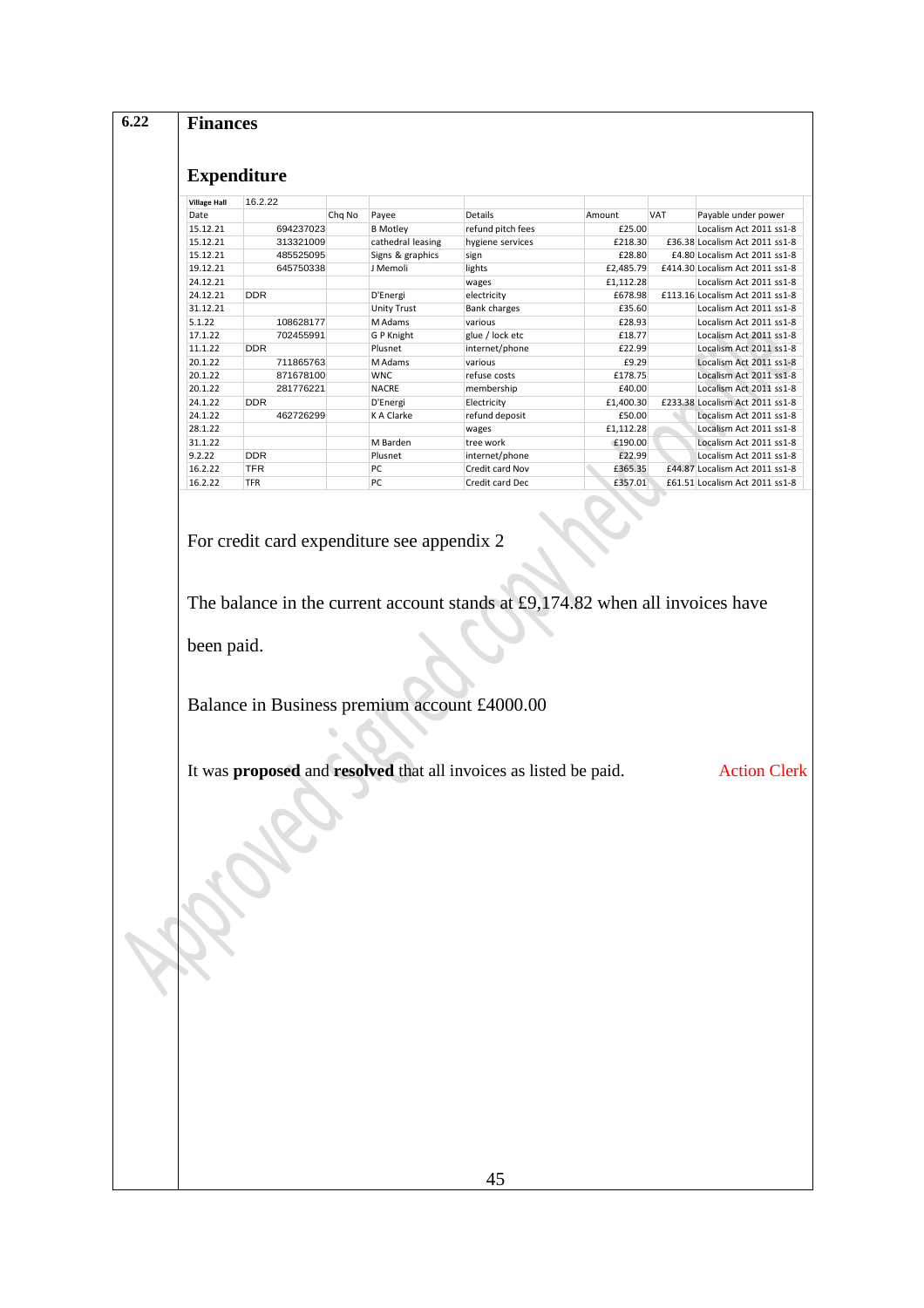| 6.12.21  | Cogenhoe Pre-School      | fees                    | £1,320.00 |
|----------|--------------------------|-------------------------|-----------|
| 7.12.21  | <b>B S Motley</b>        | pitch fees              | £25.00    |
| 10.12.21 | D Marchant dogs          | fees                    | £44.00    |
| 14.12.21 | Heritage                 | fees                    | £28.00    |
| 17.12.21 | Pre-School               | fees                    | £800.00   |
| 20.12.21 | Mud Kitchen              | Rent & waste            | £570.92   |
| 20.12.21 | <b>B</b> Hilton          | pitch hire              | £50.00    |
| 23.12.21 | <b>NDTC</b>              | fees                    | £105.00   |
| 23.12.21 | <b>Barrett</b>           | fees                    | £33.00    |
| 29.12.21 | Mannie King Church       | fees                    | £150.00   |
| 31.12.21 | W James                  | fees                    | £150.00   |
| 4.1.22   | Mud Kitchen              | extra hire              | £32.00    |
| 4.1.22   | Mud Kitchen              | extra hire              | £12.00    |
| 5.1.22   | Table tennis             | casual hire             | £8.00     |
| 5.1.22   | Church coffee 21/12      | fees                    | £10.00    |
| 5.1.22   | Lunch 5/1                | fees                    | £10.00    |
| 5.1.22   | WI December              | fees                    | £20.00    |
| 5.1.22   | DM Dogs Dec              | fees                    | £33.00    |
| 5.1.22   | M Shaw table tennis hire | fees                    | £12.00    |
| 6.1.22   | F Johnson                | fees                    | £70.00    |
| 7.1.22   | I Adcock                 | fees                    | £50.00    |
| 10.1.22  | R Cullingford            | fees                    | £70.00    |
| 14.1.22  | S A Qureshi              | deposit                 | £50.00    |
| 14.1.22  | Cash                     | balance from xmas lunch | £10.90    |
| 14.1.22  | From PC                  | xmas lunch              | £200.00   |
| 17.1.22  | K Clarke                 | fees                    | £56.00    |
| 19.1.22  | Mud Kitchen              | rent & waste            | £570.92   |
| 24.1.22  | K Johnson                | fees 19.2.22            | £71.50    |
| 26.1.22  | S A Qureshi              | fees                    | £56.00    |
| 26.1.22  | <b>SK Hawkins</b>        | Deposit                 | £50.00    |
| 26.1.22  | <b>T</b> Baker           | Deposit                 | £50.00    |
| 26.1.22  | <b>B</b> Hilton          | Pitch fees              | £25.00    |
| 1.2.22   | <b>B</b> Hilton          | pitch fees              | £50.00    |
| 1.2.22   | Heritage                 | fees                    | £8.00     |
| 2.2.22   | E packer                 | fees                    | £48.00    |
| 2.2.22   | Cogenhoe Pre-School      | fees                    | £1,188.00 |
| 3.2.22   | Zozimus drama            | fees                    | £163.75   |
| 7.2.22   | <b>B</b> Hilton          | pitch fees              | £50.00    |
| 7.2.22   | K Lynch                  | fees                    | £57.00    |
| 7.2.22   | A Arvind                 | fees                    | £72.00    |
| 7.2.22   | Northants Dog club       | fees                    | £140.00   |
| 8.2.22   | A Arvind                 | deposit (not returned)  | £50.00    |
| 8.2.22   | A Arvind                 | extra cleaning fee      | £50.00    |
|          |                          |                         |           |
|          | 46                       |                         |           |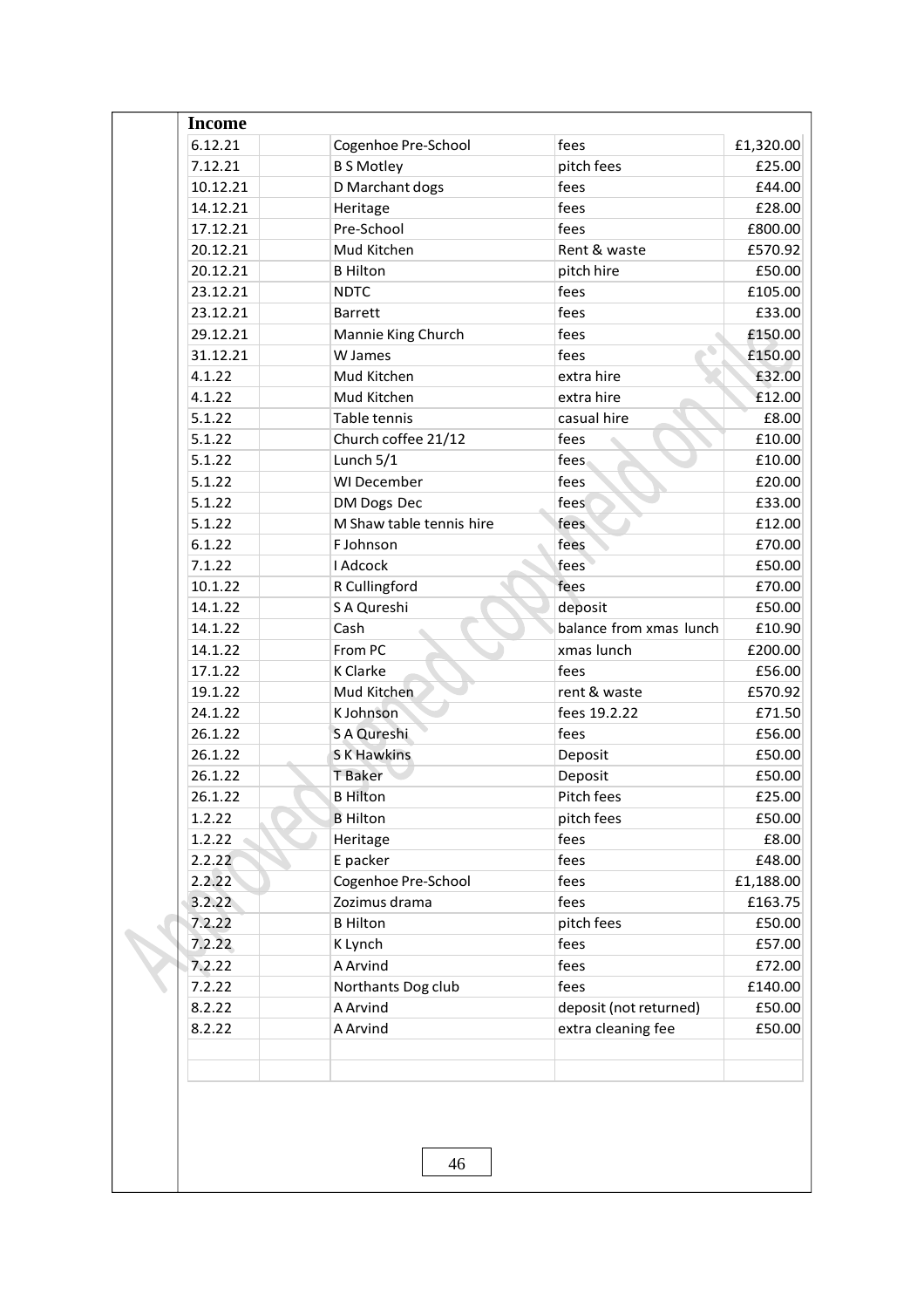|      | <b>Bank reconciliation</b>                                                                                                                                                                                                              |
|------|-----------------------------------------------------------------------------------------------------------------------------------------------------------------------------------------------------------------------------------------|
|      | To approve bank reconciliation (checked by Parish Council internal control<br>councillor) (Appendix 1)<br>It was proposed and resolved that this be approved.                                                                           |
|      | VAT claim submitted to $31.12.21$ of £1505.37 – payment awaited – NOTED                                                                                                                                                                 |
| 7.22 | Update village hall re-development project - NOTED                                                                                                                                                                                      |
|      | -RJ Installations chased re half-term completion of works                                                                                                                                                                               |
|      | -Current spend £29,170.21 (against budget of £30k) potholes $\&$ hinges still to pay<br>for.                                                                                                                                            |
| 8.22 | Play Area / playing field                                                                                                                                                                                                               |
|      | To consider better surface for path from play area to hall -                                                                                                                                                                            |
|      | £1862 (materials £1262 + labour £600).<br>It was proposed and resolved that this be approved.                                                                                                                                           |
|      | Some discussion took place about a muddy area around the gate that also needs paving and<br>broken parts on the downpipes. Clerk to discuss with village handyman.<br><b>Action Clerk</b>                                               |
|      | -To consider reversing gate $-$ JB discussed with Sean Foster & Phillip Hollowell                                                                                                                                                       |
|      | JB advised that he was meeting with Phillip Hollowell on the 16 <sup>th</sup> December,<br>update JB                                                                                                                                    |
|      | Ongoing discussion, JB to chase.<br><b>Action JB</b>                                                                                                                                                                                    |
|      | -Play area - NOTED                                                                                                                                                                                                                      |
|      | -Annual safety inspection booked for September 2021- report received, some<br>issues over trip hazards / surfacing. Meeting held with Kompan, needs levelling &<br>re seeding but area will need to be closed to do this (next spring). |
|      | -Gate closure needs adjusting – Caretaker now adjusted this following<br>instructionfrom Kompan.                                                                                                                                        |
|      | -New benches installed.                                                                                                                                                                                                                 |
|      | -Order placed for moving basketball hoop $\&$ installing the thermoplastic track.<br>Will need signage for cricket match days – out of use.                                                                                             |
|      | PK reported that they already have sufficient signage for this purpose.                                                                                                                                                                 |
|      | -To approve community orchard as per plans shown in appendix 4.                                                                                                                                                                         |
|      | Expenditure approved by full council 7.2.22                                                                                                                                                                                             |
|      | It was proposed and resolved that this be approved subject to clarification that the PC                                                                                                                                                 |
|      | will be responsible for all maintenance going forwards.                                                                                                                                                                                 |
|      | 47                                                                                                                                                                                                                                      |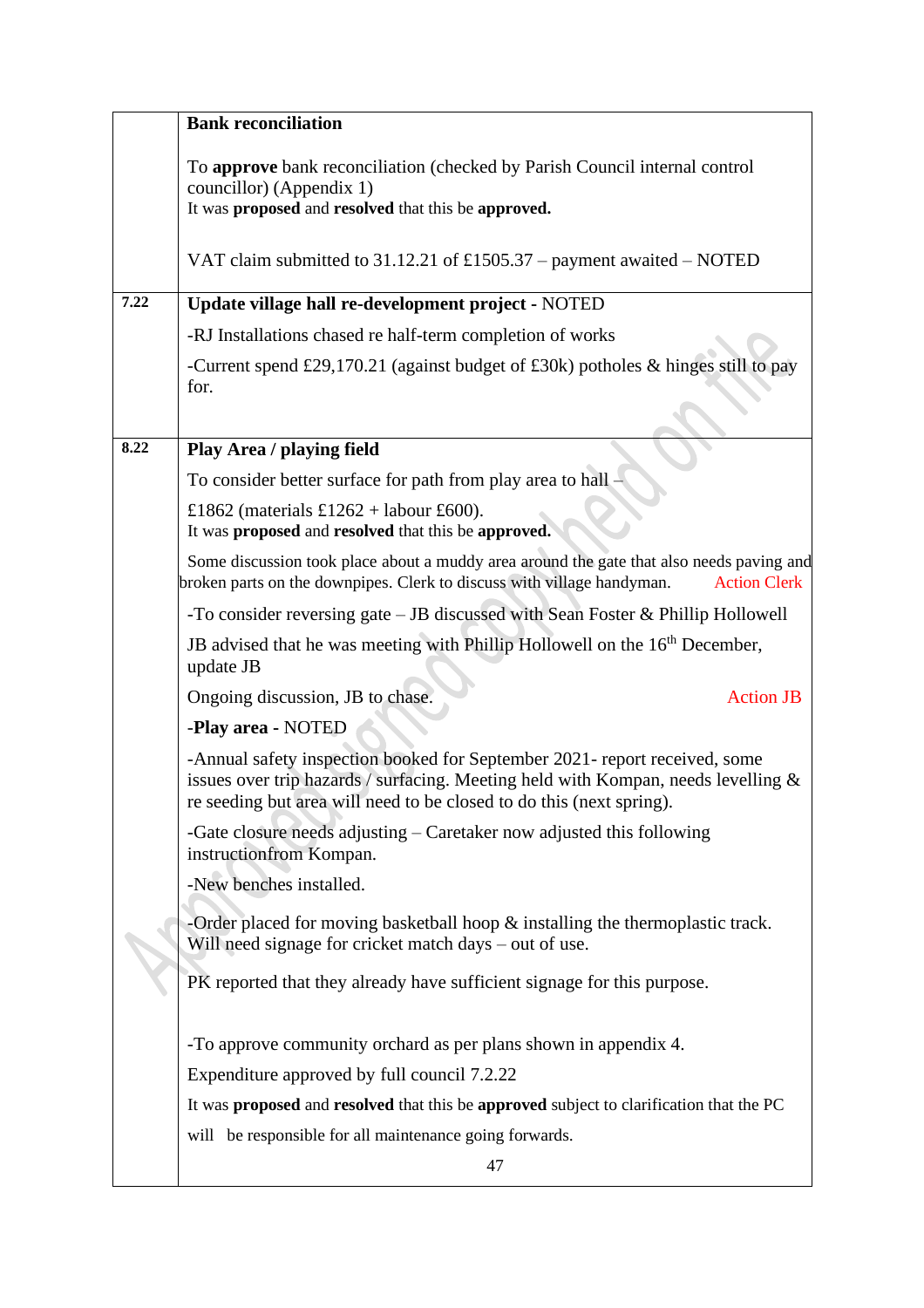|       | -Email from resident re mud around Ironstones gate, estate contacted but say it is<br>not their responsibility?                                                    |
|-------|--------------------------------------------------------------------------------------------------------------------------------------------------------------------|
|       | It was <b>agreed</b> that this be reported to Street Doctor to clarify ownership.<br><b>Action Clerk</b>                                                           |
|       | -Email from resident re gaps in fencing being blocked by parked cars so<br>pushchairs can't get in. Temporary notices added.                                       |
|       | It was <b>agreed</b> that paving the path (as approved above) will provide<br>another entrance into the play area so permanent signs were not needed.              |
|       | -Should we add a 'please remove your boots' sign to rear door area?<br>It was <b>agreed</b> that this would be a good idea, Clerk to order.<br><b>Action Clerk</b> |
|       | -JB - suggestion that play area be made a no-smoking area.                                                                                                         |
|       | As no-one thought there was a problem with smoking in the play-area it was agreed<br>that this was not required at this time.                                      |
|       | Email from Entrust Compliance review for BIFFA grant 22.2.22 - NOTED                                                                                               |
| 9.22  | Hall                                                                                                                                                               |
|       | -Could we take down the curtains at small window (torn)? Now removed- NOTED                                                                                        |
|       | -Should we install further sanitiser points in hall? Purchased awaiting installation<br>by caretaker - NOTED                                                       |
|       | -New vacuum cleaner needed $£169$ – received - NOTED                                                                                                               |
|       | -Fire alarm inspection completed 1.2.22 – report awaited - NOTED                                                                                                   |
|       | -Electrical inspection booked for $2/1/22$ – failed due to fault in lighting circuit                                                                               |
|       | 'Issue with Distribution Board 5 lighting circuit. No earth readings on some light<br>fittings. These will need to be located and corrected.'                      |
|       | The Clerk reported that further investigations were being organised.                                                                                               |
|       |                                                                                                                                                                    |
| 10.22 | <b>Hire Charges</b>                                                                                                                                                |
|       | Hirers all advised on increased charges.                                                                                                                           |
|       | TB - use of kitchen facilities, particularly when using the York room, and any<br>extra cost?                                                                      |
|       | The Clerk confirmed that there was no additional cost to use the main hall<br>kitchen for users of the York Room (assuming Mian Hall not in use).                  |
|       | 48                                                                                                                                                                 |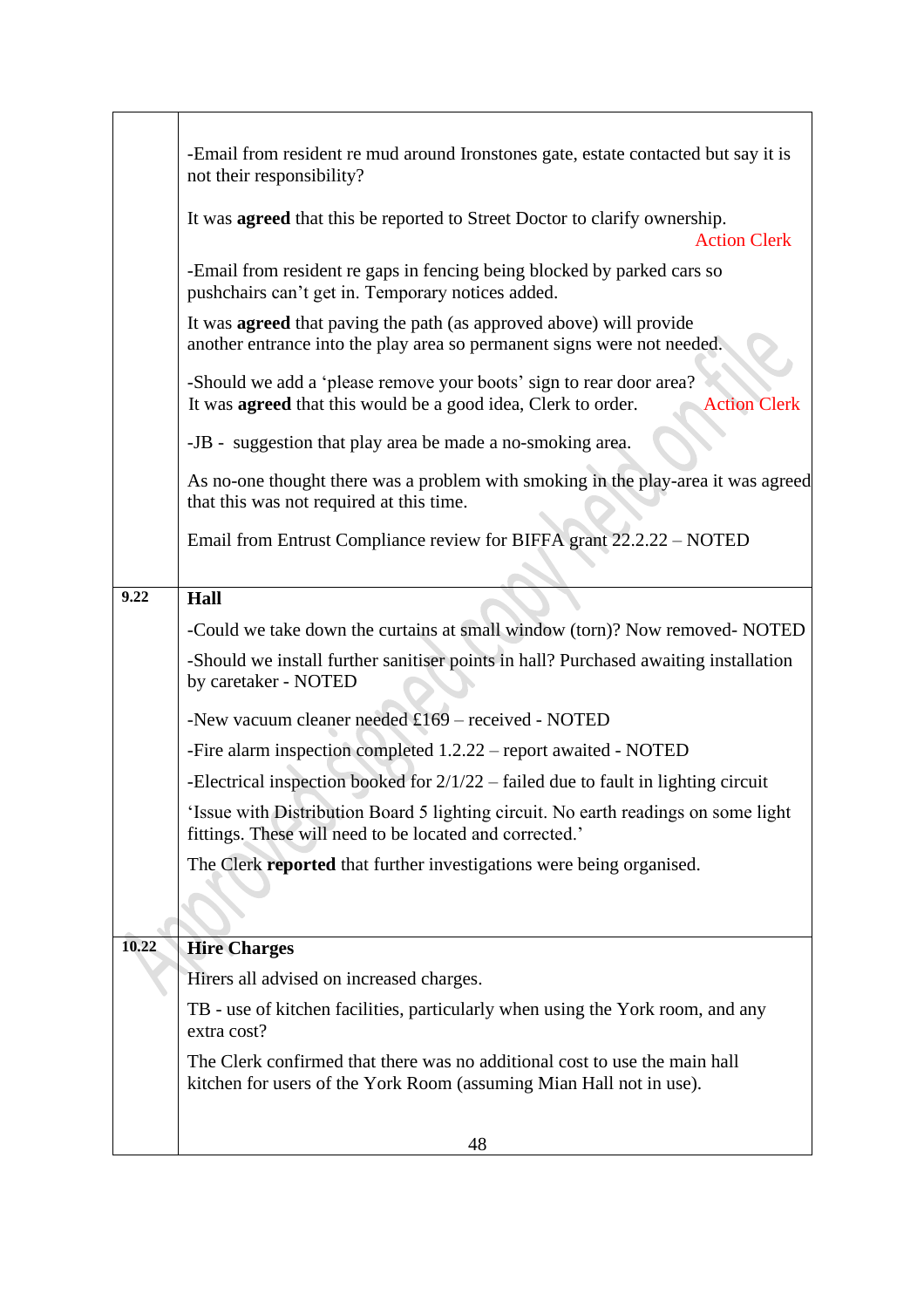| 11.22 | <b>Mud Kitchen Cafe</b>                                                                                                                                                                                                                                                                                                                                                  |
|-------|--------------------------------------------------------------------------------------------------------------------------------------------------------------------------------------------------------------------------------------------------------------------------------------------------------------------------------------------------------------------------|
|       | -review meeting held re community events / operations                                                                                                                                                                                                                                                                                                                    |
|       | -request for socket in cupboard for freezer. Electrician completing sometime w/c<br>14/2/22                                                                                                                                                                                                                                                                              |
|       | PF asked if the cupboard could be locked? This is not possible as other users<br>need to use the tables from the cupboard. PF expressed concern that the freezer<br>could be turned off if the socket feed comes from the existing lighting circuit in<br>the York Room. Once the new socket is fitted it will come off the Main Hall so<br>that shouldn't be a problem. |
| 12.22 | -Community outreach plans - update from Clerk - NOTED                                                                                                                                                                                                                                                                                                                    |
|       | -Community xmas lunch huge success                                                                                                                                                                                                                                                                                                                                       |
|       | -prescription collection service now operating Thursday weekly 11am-12pm & at<br>community lunch.                                                                                                                                                                                                                                                                        |
|       | -Community lunch w/c 14/2 moved to Monday 14/2 as Mud Kitchen can't<br>accommodate on $16/2$ . Fish & Chip lunch organised.                                                                                                                                                                                                                                              |
| 13.22 | -Cricket Club                                                                                                                                                                                                                                                                                                                                                            |
|       | -Update re scoring hut                                                                                                                                                                                                                                                                                                                                                   |
|       | PF advised that unfortunately this hadn't been acquired.                                                                                                                                                                                                                                                                                                                 |
|       |                                                                                                                                                                                                                                                                                                                                                                          |
| 14.22 | -Village Hall environmental plan / work                                                                                                                                                                                                                                                                                                                                  |
|       | It was <b>agreed</b> that the Clerk would ask the electricians if a thermostat could be<br>installed to the York Room heating. Awaiting visit w/c 14/2/22                                                                                                                                                                                                                |
|       | To consider NDEA Energy Performance Certificate report at cost of £450 plus<br>lodgement fee of £50 to inform where we could improve the hall.                                                                                                                                                                                                                           |
|       | It was proposed and resolved that this be approved.<br><b>Action Clerk</b>                                                                                                                                                                                                                                                                                               |
|       |                                                                                                                                                                                                                                                                                                                                                                          |
|       |                                                                                                                                                                                                                                                                                                                                                                          |
|       |                                                                                                                                                                                                                                                                                                                                                                          |
|       | 49                                                                                                                                                                                                                                                                                                                                                                       |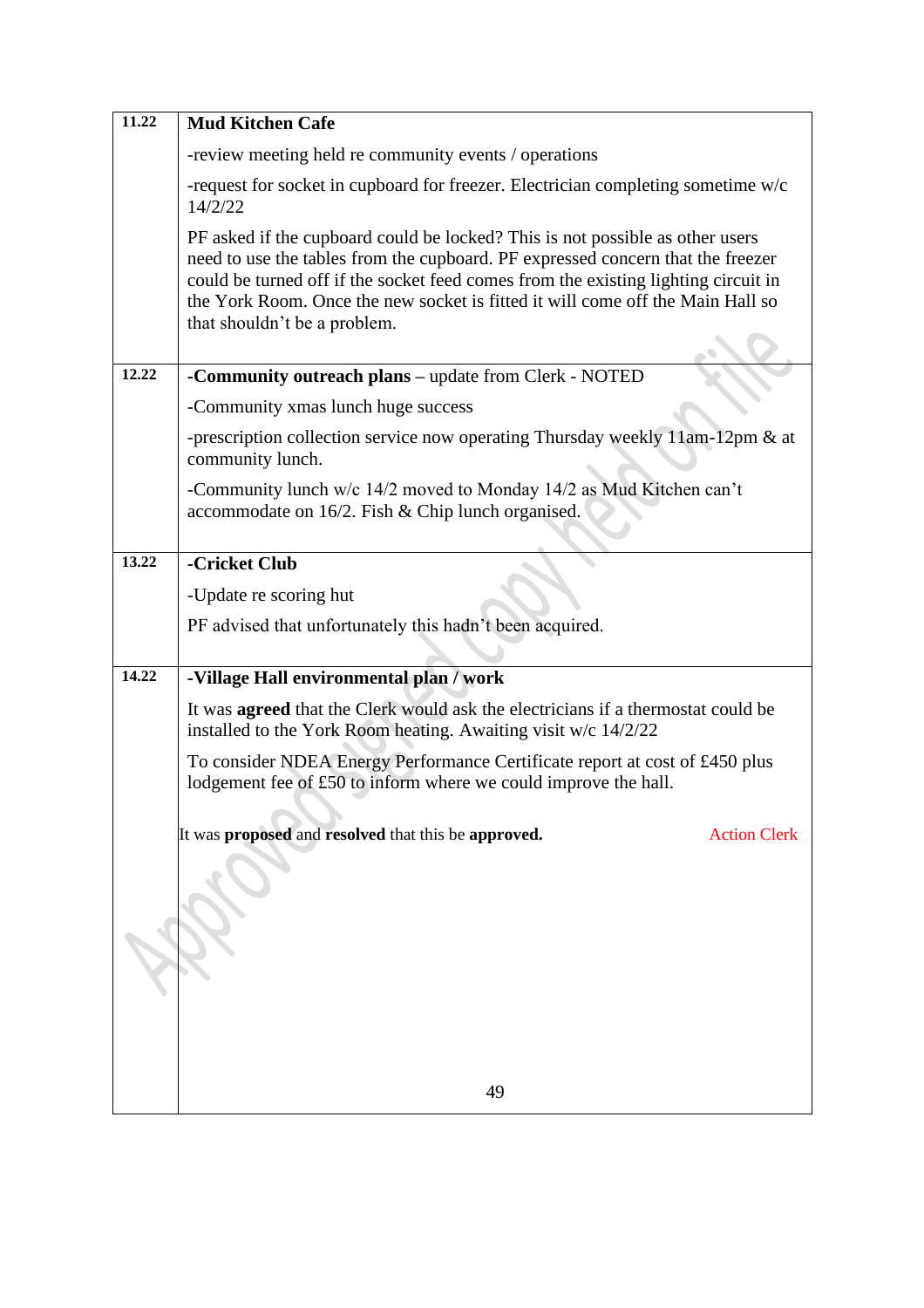| 15.22 | <b>Bookings</b><br>6 week children's drama class from $6.1.22 +$ Friday $18/2/22$                                                                                                                                                                                                                                                                                                    |
|-------|--------------------------------------------------------------------------------------------------------------------------------------------------------------------------------------------------------------------------------------------------------------------------------------------------------------------------------------------------------------------------------------|
|       | 3.1.22 Kinship Party – rebooked for 2023                                                                                                                                                                                                                                                                                                                                             |
|       | 15.1.22 Birthday party                                                                                                                                                                                                                                                                                                                                                               |
|       | 22.1.22 Birthday party                                                                                                                                                                                                                                                                                                                                                               |
|       | 23.1.22 Birthday party                                                                                                                                                                                                                                                                                                                                                               |
|       | 29.1.22 Baby shower                                                                                                                                                                                                                                                                                                                                                                  |
|       | 7.2.22 Private hire birthday & dance practice (incident occurred reported to                                                                                                                                                                                                                                                                                                         |
|       | police).                                                                                                                                                                                                                                                                                                                                                                             |
|       | 13.2.22 Farmers market                                                                                                                                                                                                                                                                                                                                                               |
|       | 15,16,17 Feb Football course                                                                                                                                                                                                                                                                                                                                                         |
|       | 19.2.22 Birthday party                                                                                                                                                                                                                                                                                                                                                               |
|       | 6.1.22 Additional dog booking Dougie Marchant                                                                                                                                                                                                                                                                                                                                        |
|       | 18.3.22 Vals Pals Dogs cancelled by us due to auction                                                                                                                                                                                                                                                                                                                                |
|       | 19.3.22 50/50 Auction                                                                                                                                                                                                                                                                                                                                                                |
|       | 20.3.22 Birthday party                                                                                                                                                                                                                                                                                                                                                               |
|       | 23.4.22 Cricket re-starts                                                                                                                                                                                                                                                                                                                                                            |
|       | 26.3.22 Charity Race Night                                                                                                                                                                                                                                                                                                                                                           |
|       | 24.4.22 Birthday party                                                                                                                                                                                                                                                                                                                                                               |
|       | $6.5.22$ Request from school to use field $&$ toilets for circus event<br>27-28th August Wedding village residents *requested finish time after 10pm<br>It was agreed that this could finish at 11pm.                                                                                                                                                                                |
|       | 30.11.22 TR3OC                                                                                                                                                                                                                                                                                                                                                                       |
|       | 20.11.22 Ramblers Association                                                                                                                                                                                                                                                                                                                                                        |
|       | For discussion                                                                                                                                                                                                                                                                                                                                                                       |
|       | Pending enquiries<br>outdoor fitness class Mon, Wed 6.15pm & Sat 9.15am<br>*Request to hang banner prior to launch – Agreed                                                                                                                                                                                                                                                          |
|       | Indoor class Mon / Tues evening & 8am Saturday morning<br>*Request to store 10 x rebound boards 1mx1m - it was <b>agreed</b> that these could be<br>stored in one of the changing rooms.<br>York Room meeting 7-10pm Friday evenings<br>Northampton Model Aero Club<br>*Request for storage 3ft x 2ft x 5ft – it was <b>agreed</b> that a cupboard could go in the rear<br>corridor. |
| 16.22 |                                                                                                                                                                                                                                                                                                                                                                                      |
|       | Long term development plan for the hall / playing fields                                                                                                                                                                                                                                                                                                                             |
|       | 2 companies contacted re baffle board costs, quotes awaited -NOTED                                                                                                                                                                                                                                                                                                                   |
|       | Suggest painting end of hall as next job?                                                                                                                                                                                                                                                                                                                                            |
|       | 50                                                                                                                                                                                                                                                                                                                                                                                   |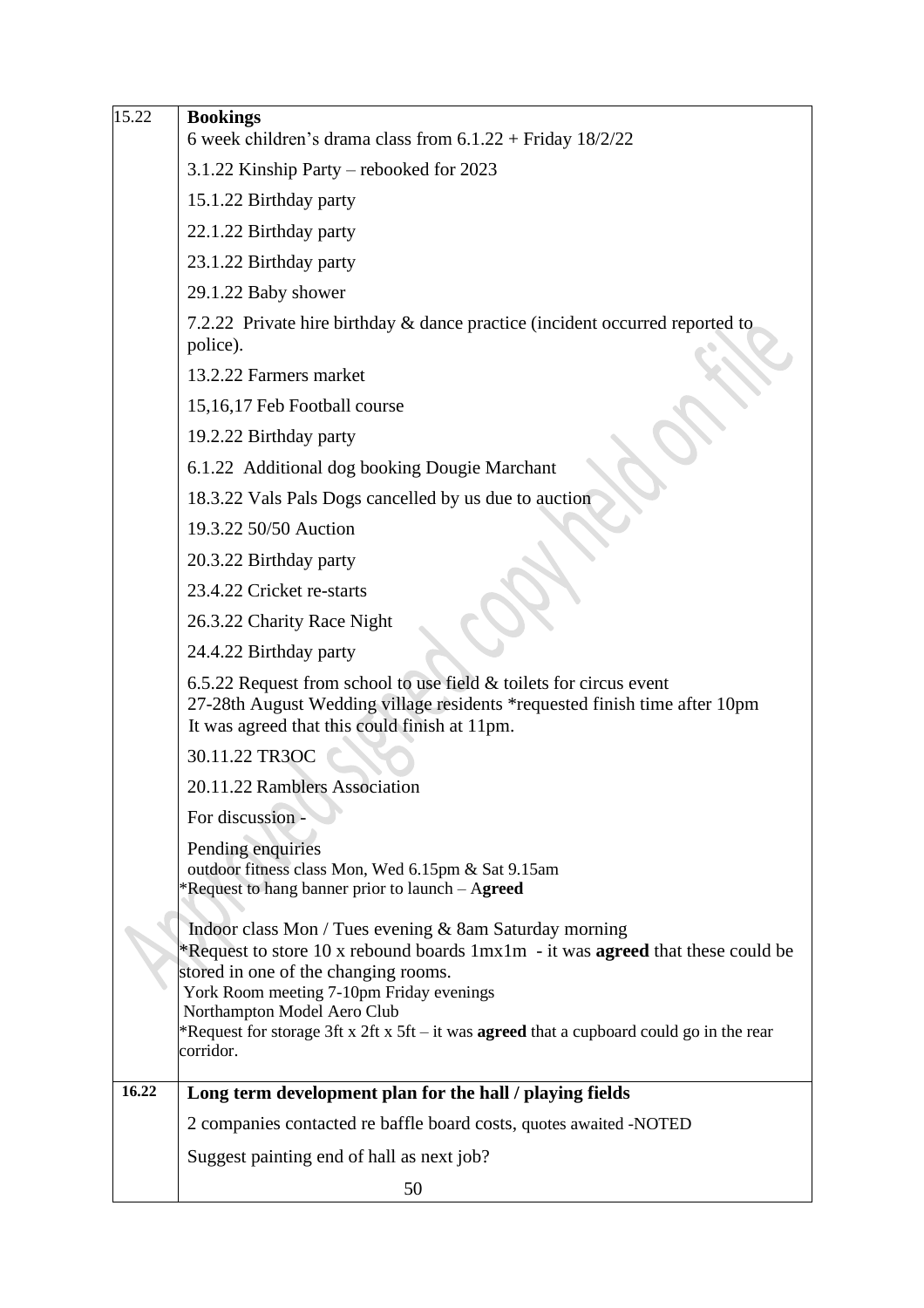|       | It was <b>agreed</b> that this actually needs insulating & plaster boarding, Clerk to obtain |
|-------|----------------------------------------------------------------------------------------------|
|       | <b>Action Clerk</b><br>quotes.                                                               |
| 17.22 |                                                                                              |
|       | <b>Correspondence received</b>                                                               |
|       | Email 5.1.22 resident re vegetation around telephone wires                                   |
|       | JB agreed to take a look at this.<br><b>Action JB</b>                                        |
| 18.22 |                                                                                              |
|       | <b>Correspondence issued</b>                                                                 |
|       | -NACRE subscription renewed – NOTED                                                          |
| 19.22 | <b>Information for the Chairman</b> (no legal decision can be made on this                   |
|       | information).                                                                                |
|       | PF mentioned that the WiFi isn't working overnight, it transpired that                       |
|       | the xmas tree timer had been left in the plug.                                               |
|       | EP asked about separating the lights $\&$ heating controls in the York Room, the             |
|       | Clerk advised that this is being discussed with the electrician.                             |
|       | TB was thanked for replanting the flower troughs.                                            |
| 20.22 | Meeting closed & Date of next meeting                                                        |
|       | There being no further business the meting closed at 8.40pm                                  |
|       | <b>Date of Next meeting</b>                                                                  |
|       | Wednesday 20 <sup>th</sup> April 2022                                                        |

Debovah Ruo

Deborah Rush Parish Clerk 17.2.22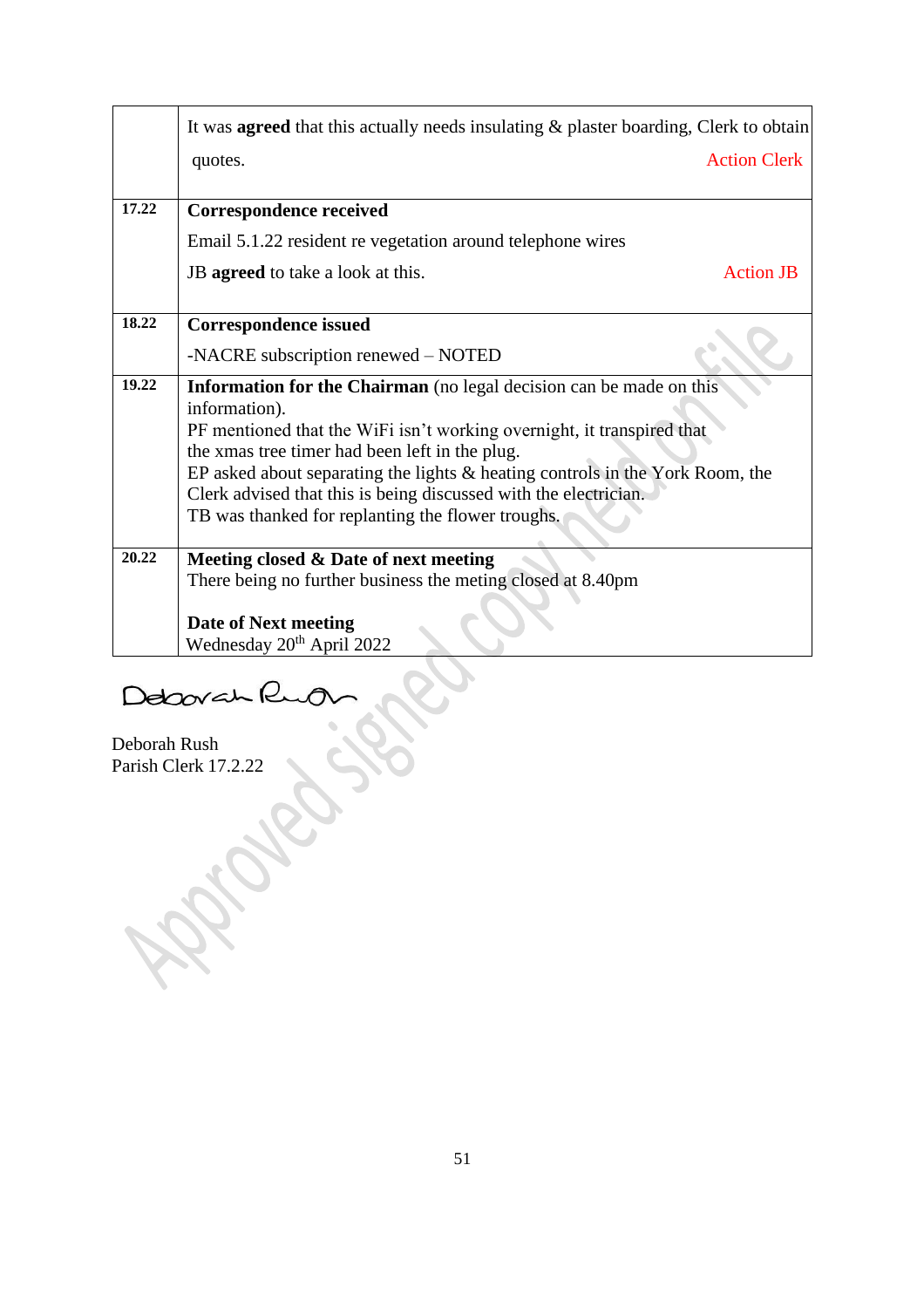### **Appendix 1**

| Cogenhoe & Whiston PC        |              | 9.2.22 |             |
|------------------------------|--------------|--------|-------------|
| <b>Bank Reconciliation</b>   | Village Hall |        |             |
| Total receipts               |              |        | £69,941.18  |
| Less                         |              |        |             |
| Total payments               |              |        | £105,152.82 |
|                              |              |        |             |
| Plus opening balances        |              |        | £48,336.46  |
|                              |              |        | £13,124.82  |
| <b>Bank accounts</b>         |              |        |             |
| <b>Current AC</b>            |              |        | £9,067.82   |
| Plus                         |              |        |             |
| <b>Business Prem AC</b>      |              |        | £4,000.00   |
|                              |              |        | £13,067.82  |
|                              |              |        |             |
| Plus credits not yet showing |              |        | £57.00      |
|                              |              |        |             |
| Less unpresented cheques     |              |        |             |
|                              |              |        |             |
|                              |              |        |             |
|                              |              |        |             |
|                              |              |        | £13,124.82  |
|                              |              |        |             |
|                              |              |        |             |
|                              |              |        |             |
|                              |              |        |             |
|                              |              |        |             |
|                              |              |        |             |
|                              |              |        |             |
|                              |              |        |             |
| <b>RA</b>                    |              |        |             |
|                              |              |        |             |
|                              |              |        |             |
|                              |              |        |             |
|                              |              |        |             |
|                              |              |        |             |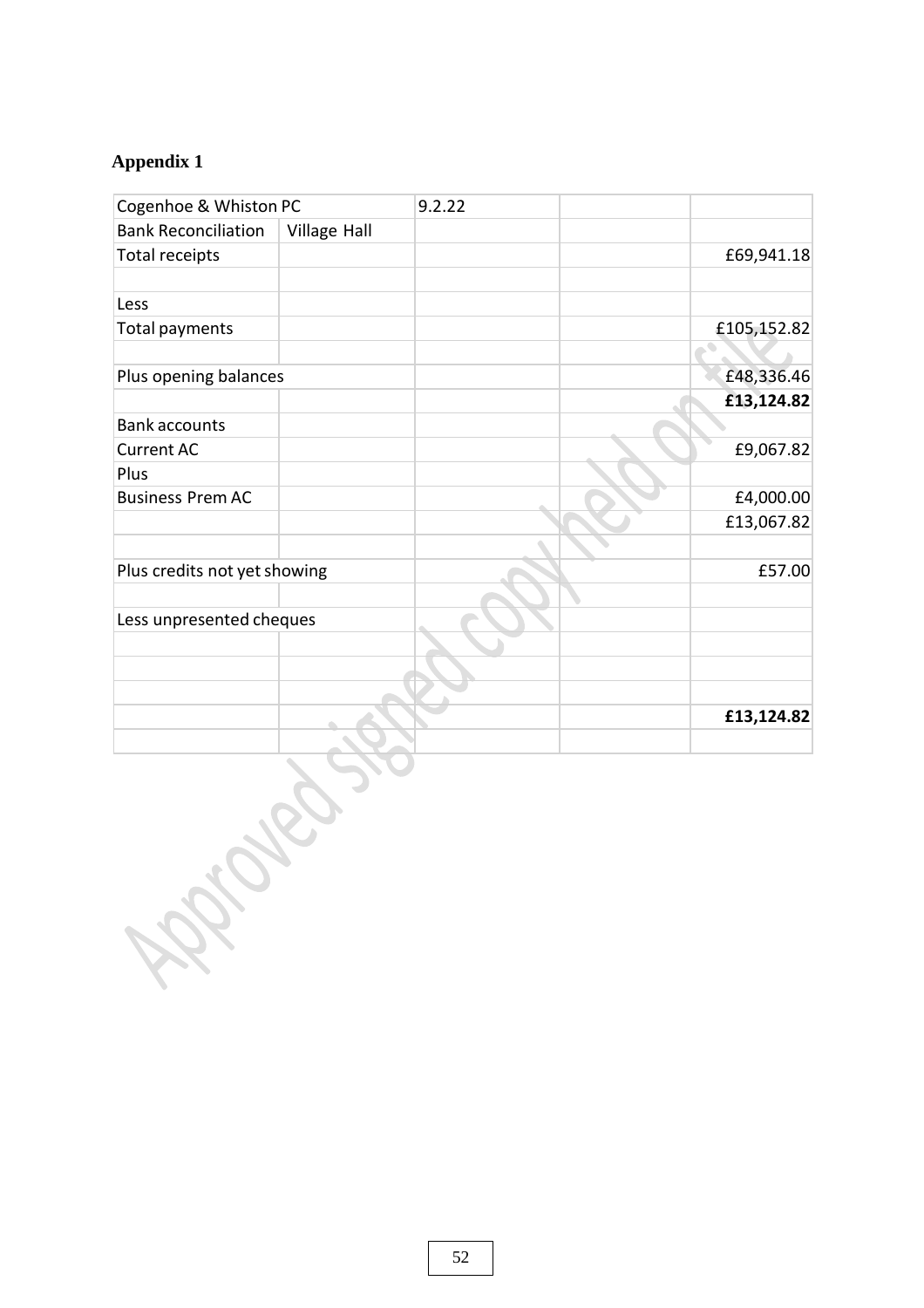### **Appendix 2**

| <b>Nov-21</b> |                           | PC     | <b>VAT</b> | Hopper | <b>VAT</b> | Vhall   | <b>VAT</b> |                         |
|---------------|---------------------------|--------|------------|--------|------------|---------|------------|-------------------------|
|               |                           |        |            |        |            |         |            |                         |
| 19.10.21      | Staff badges              |        |            |        |            | £8.25   | £1.65      | 727896869               |
| 22.10.21      | Toilet rolls & blue rolls |        |            |        |            | £55.86  | £11.17     | 789261284               |
| 25.10.21      | Door canopy               |        |            |        |            | £54.99  |            |                         |
| 28.10.21      | Staff badges              |        |            |        |            | £2.75   | £0.55      | 727896869               |
| 29.10.21      | toilet signs              |        |            |        |            | £8.69   | £1.74      | 727255821               |
| 29.10.21      | Door signs                |        |            |        |            | £23.84  | £4.76      | 181671987               |
| 29.10.21      | tap stickers              |        |            |        |            | £6.99   |            |                         |
| 1.11.21       | staff badges              |        |            |        |            | £2.75   | £0.55      | 727896869               |
| 1.11.21       | masking tape              |        |            |        |            | £3.74   | £0.75      | 727255821               |
| 2.11.21       | plastic beakers           |        |            |        |            | £41.64  | £8.32      | 264987350               |
| 2.11.21       | paint brushes             |        |            |        |            | £4.00   | £0.80      | 727255821               |
| 2.11.21       | Hi viz paint              |        |            |        |            | £3.17   | £0.64      | 176303806               |
| 1.11.21       | Display stand             |        |            |        |            | £9.57   | £1.92      | 708876591               |
| 3.11.21       | name labels stands        | £22.53 | £4.51      |        |            |         |            | $\scriptstyle\triangle$ |
| 7.11.21       | map frame                 |        |            |        |            | £19.99  | £4.00      | 727255821               |
| 8.11.21       | storytime resources       |        |            |        |            | £8.29   | £1.66      | 150146939               |
| 8.11.21       | storytime resources       |        |            |        |            | £1.85   | £0.37      | 727255821               |
| 8.11.21       | storytime resources       |        |            |        |            | £4.99   |            | £1.00 LU19647148        |
| 10.11.21      | xmas tree                 |        |            |        |            | £103.99 | £4.99      | 650062669               |
| 11.11.21      | masks & sanitizer         |        |            | £29.94 | £5.99      |         |            | 789261284               |
| 15.11.21      | Phone                     | £14.49 |            |        |            |         |            |                         |
| 17.11.21      | admin fee                 | £3.00  |            |        |            |         |            |                         |
|               |                           | £40.02 | £4.51      | £29.94 | £5.99      | £365.35 | £44.87     | £490.68                 |

| <b>Dec-21</b> |                          | PC      | <b>VAT</b> | Hopper | VAT   | Vhall   | <b>VAT</b> |            |
|---------------|--------------------------|---------|------------|--------|-------|---------|------------|------------|
| 23.11.21      | xmas lights              |         |            |        |       | £34.99  |            | 923365036  |
| 23.11.21      | Pens                     |         |            |        |       | £2.92   | £0.58      | 727255821  |
| 23.11.21      | <b>Batteries</b>         |         |            |        |       | £13.15  | £2.63      | 727255821  |
| 23.11.21      | coffee flasks            |         |            |        |       | £37.54  | £7.52      | LU19647148 |
| 23.11.21      | shovel for grit bin      |         |            |        |       | £5.82   | £1.16      | 727255821  |
| 23.11.21      | <b>Baking trays</b>      |         |            |        |       | £8.32   | £1.66      | 727255821  |
| 24.11.21      | Kitchen knives           |         |            |        |       | £9.99   |            |            |
| 24.11.21      | Kitchen utensils         | a.      |            |        |       | £16.66  | £3.33      | 270755591  |
| 29.11.21      | xmas party               |         |            |        |       | £6.61   | £1.33      | 948093196  |
| 30.11.21      | storage box              |         |            |        |       | £11.66  | £2.33      | 233378017  |
| 30.11.21      | xmas party               |         |            |        |       | £3.54   | £0.71      | 260057138  |
| 30.11.21      | sugar dispensers         |         |            |        |       | £14.97  | £3.00      | 362367294  |
| 30.11.21      | xmas party               |         |            |        |       | £8.29   | £1.66      | 365263685  |
| 30.11.21      | tea-towels               |         |            |        |       | £8.32   | £1.67      | 348842956  |
| 30.11.21      | Jugs                     |         |            |        |       | £15.39  | £3.09      | 278968912  |
| 2.12.21       | Masks                    |         |            |        |       | £19.11  | £3.84      | 288439939  |
| 2.12.21       | rubber mat - bins        |         |            |        |       | £49.84  | £9.96      | 975319486  |
| 1.12.21       | A Board                  |         |            |        |       | £37.29  | £7.46      | 286704473  |
| 3.12.21       | air freshner             |         |            | £9.48  | £1.89 |         |            | 286393950  |
| 4.12.21       | <b>Bulbs pocket park</b> | £54.50  |            |        |       |         |            |            |
| 10.12.21      | <b>Toilet cleaner</b>    |         |            |        |       | £20.00  | £4.00      | 727255821  |
| 14.12.21      | Paper                    | £31.82  | £6.36      |        |       |         |            | 727255821  |
| 14.12.21      | commemorative supplies   | £9.16   | £1.83      |        |       |         |            | 351350921  |
| 15.12.21      | xmas party               |         |            |        |       | £14.96  | £2.99      | 843016160  |
| 15.12.21      | xmas party               |         |            |        |       | £4.75   |            | 727255821  |
| 15.12.21      | commemorative supplies   | £6.66   | £1.33      |        |       |         |            | LU19647148 |
| 15.12.21      | commemorative supplies   | £6.66   | £1.33      |        |       |         |            | 370763193  |
| 15.12.21      | commemorative supplies   | £3.16   | £0.63      |        |       |         |            | 256046900  |
| 15.12.21      | commemorative supplies   | £10.60  | £2.13      |        |       |         |            | LU19647148 |
| 15.12.21      | commemorative supplies   | £11.66  | £2.33      |        |       |         |            | LU19647148 |
| 15.12.21      | xmas party               |         |            |        |       | £12.89  | £2.59      | LU19647148 |
| 15.12.21      | mobile phone             | £14.74  |            |        |       |         |            |            |
| 15.12.21      | admin fee                | £3.00   |            |        |       |         |            |            |
|               |                          | £151.96 | £15.94     | £9.48  | £1.89 | £357.01 | £61.51     | £597.79    |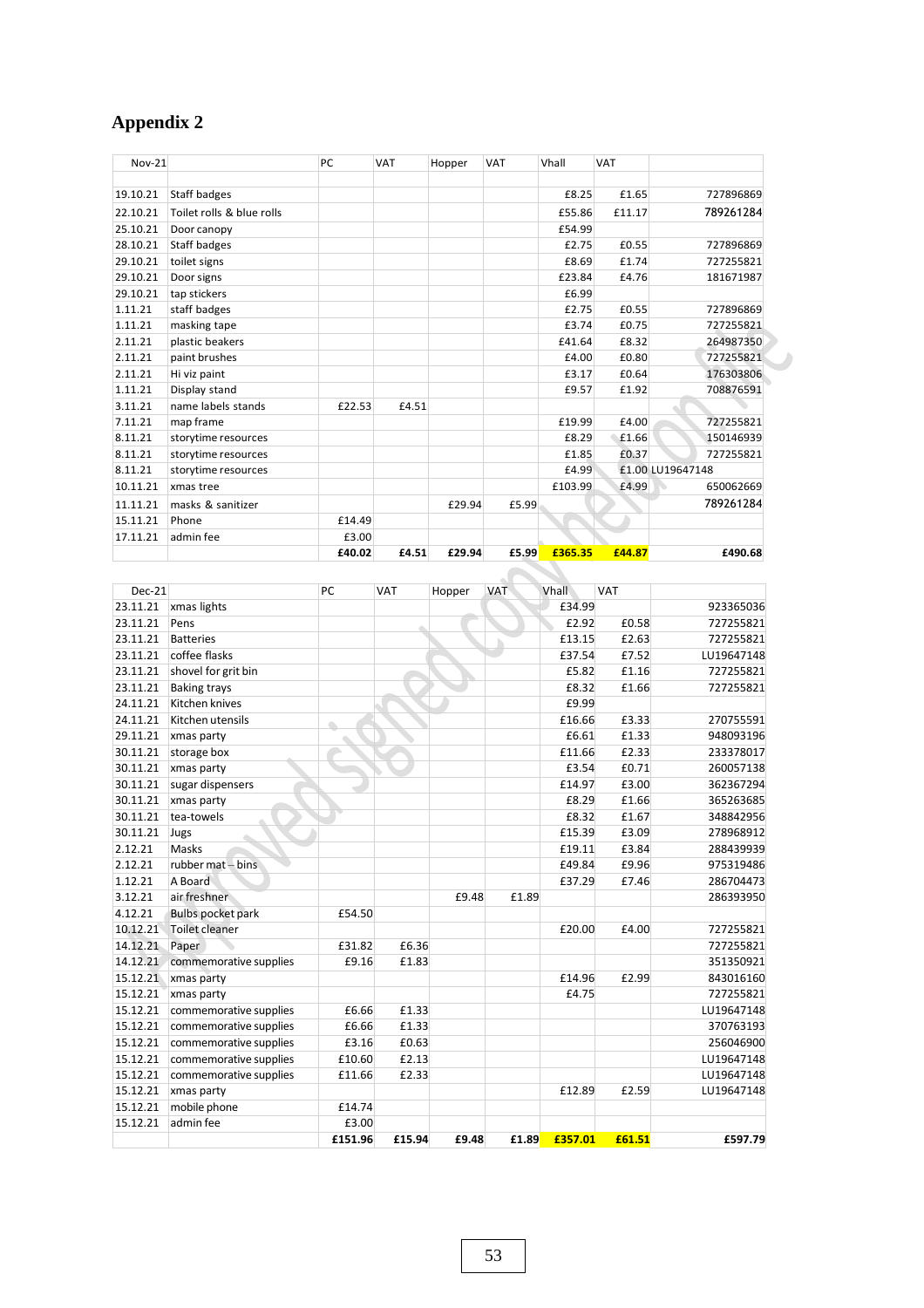## **Appendix 3**



54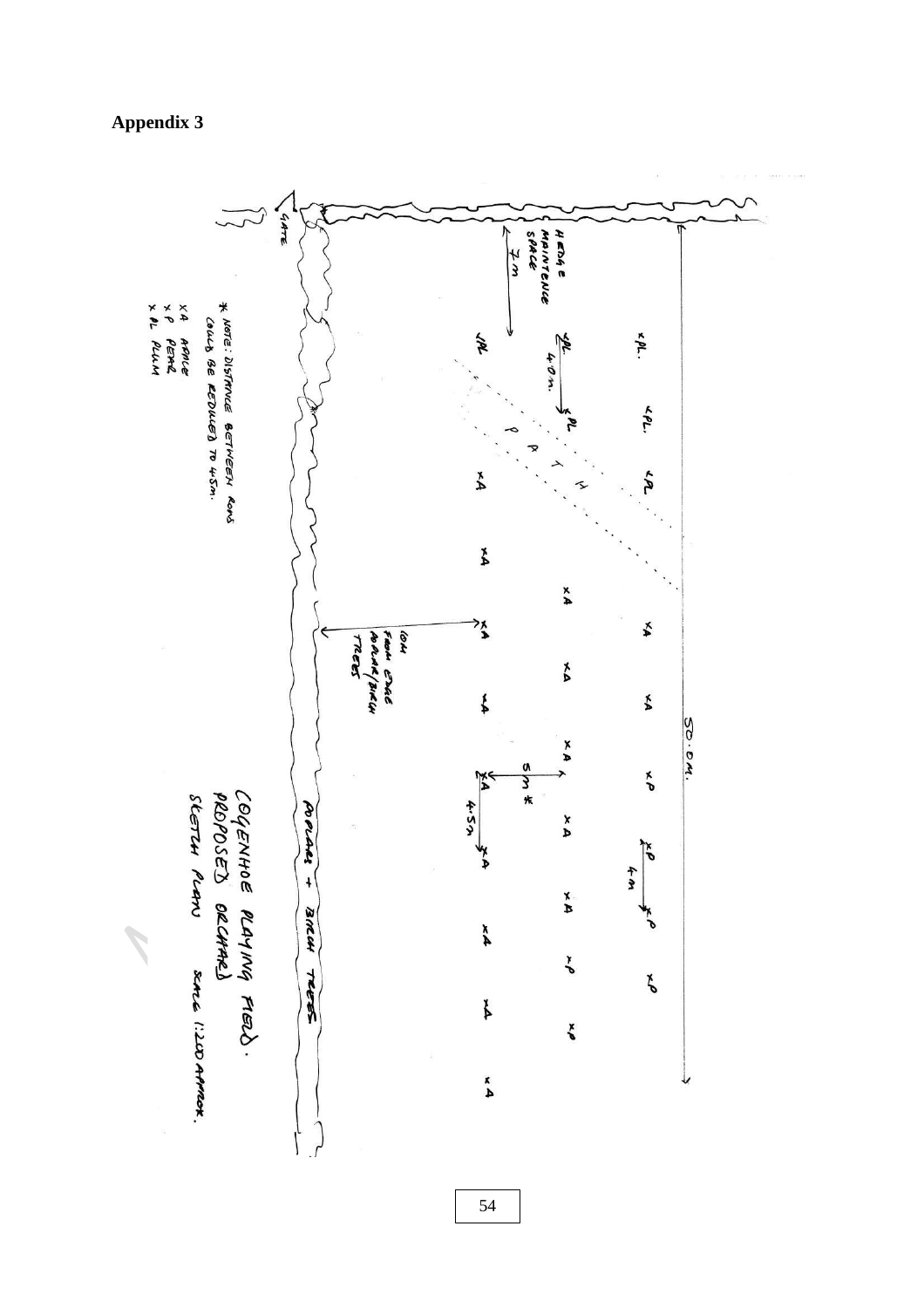COGENHOE AND WHISTON PLAYING FIELDS GREEN CANOPY ORCHARD PLAN 2021



|                  | <b>Cogenhoe Playing Field: Proposed Orchard</b>                          |              |               |
|------------------|--------------------------------------------------------------------------|--------------|---------------|
| <b>Tree List</b> |                                                                          |              |               |
|                  |                                                                          |              |               |
| <b>Number</b>    | <b>Variety</b>                                                           | <b>Type</b>  | <b>Season</b> |
|                  |                                                                          |              |               |
| <b>Apples</b>    |                                                                          |              |               |
|                  | All grafted onto M106 Rootstock: all half standard or bush trees         |              |               |
|                  |                                                                          |              |               |
|                  | 2 Falstaff or Red Falstaff                                               | eater        | late          |
|                  | 3 Fiesta (Red Pippin)                                                    | eater        | late          |
|                  | 2 Golden Delicious                                                       | dual purpose | mid/late      |
|                  | 2 Greensleeves                                                           | eater        | mid           |
|                  | 1 Herefordshire Russet                                                   | eater        | late          |
|                  | 3 Katy                                                                   | eater        | early         |
|                  | 2 Lord Derby                                                             | cooker       | mid           |
|                  | 2 Newton Wonder                                                          | dual purpose | late          |
|                  |                                                                          |              |               |
|                  |                                                                          |              |               |
| Pears            |                                                                          |              |               |
|                  | Grafted onto Quince A: half standard or bush trees                       |              |               |
|                  |                                                                          |              |               |
|                  | 3 Beth                                                                   | dual purpose | early         |
|                  | 3 Concorde                                                               | dual purpose | late          |
|                  |                                                                          |              |               |
|                  |                                                                          |              |               |
| Plums            |                                                                          |              |               |
|                  | All grafted onto St. Julian A rootstock: all half standard or nush trees |              |               |
|                  |                                                                          |              |               |
|                  | 1 Herman                                                                 | dual purpose | July          |
|                  | $2$ Opal                                                                 | dual purpose | August        |
|                  | 3 Victoria                                                               | dual purpose | August        |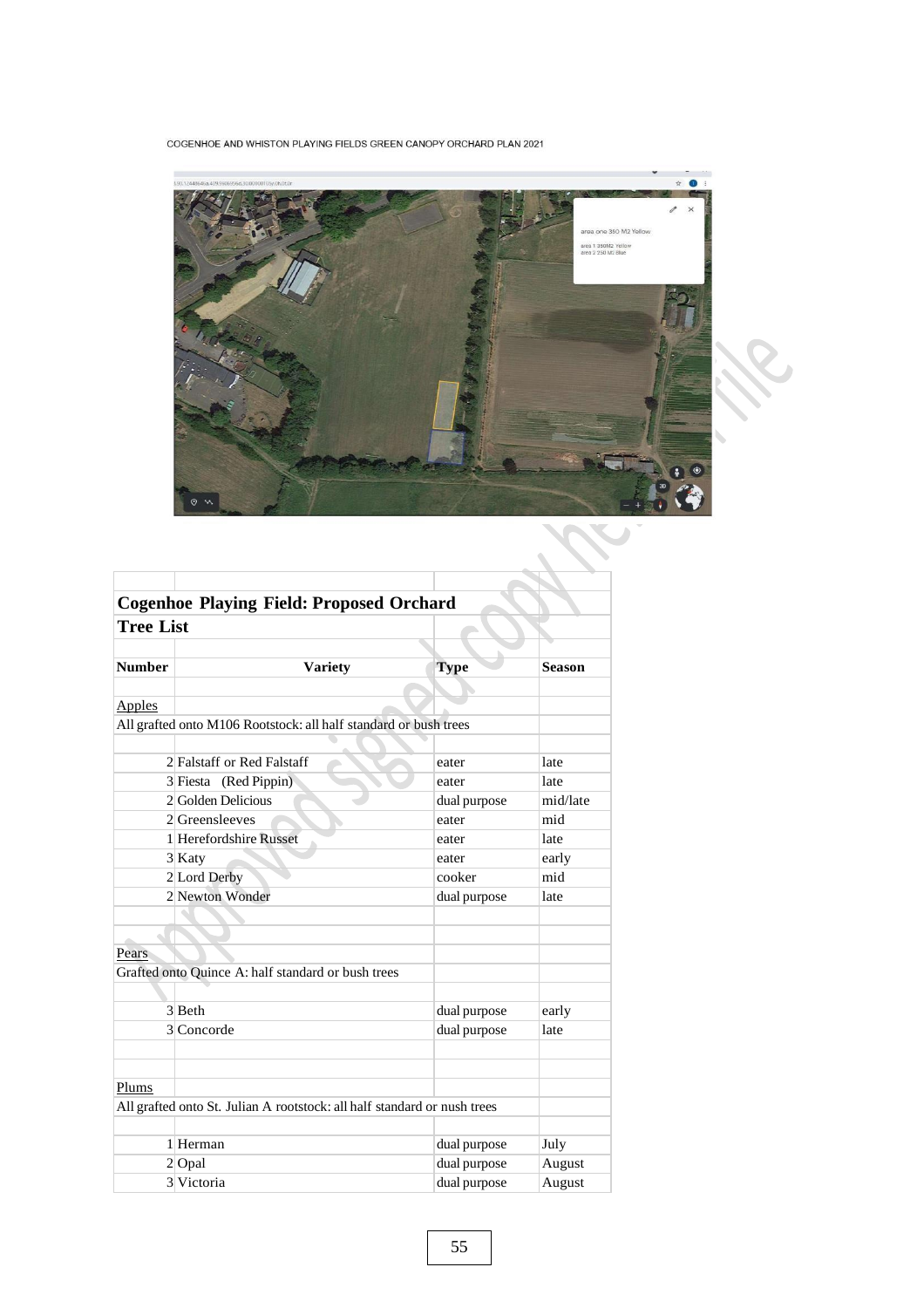### **Cogenhoe Playing Field Orchard: Planting Proposals**

#### **Introduction.**

These notes should be read alongside the tree list and plan.

1.0 Trees: choice of varieties and type.

The trees have been selected to provide fruit ripening over a period of time and, in the case of the apples and pears at least one variety of each type can be stored for winter use if required. The rootstocks have been chosen to provide trees of reasonable size and good vigour. Apples: M106 – semi-vigorous ie trees of about 4m spread and height with robust growth. Pears: Quince A – semi-vigorous with robust growth

Plums: St. Julien A – semi-dwarfing to give strong trees.

Varieties have been chosen in respect to their pollination groups or compatibility so that there is more than one in any pollination group and the plums are compatible and/or self-fertile. Bare-root trees are cheaper and often establish better than container grown but, most years, are only available from November to March.

2.0. Planting.

2.1. Spacing.

Trees should be spaced according to ultimate height and spread: apples at 4.5m centres, pears closer as they are more compact at 3.5-4.0m centres and plums at 4.0m centres. This spacing allows the trees to develop fully with space between for pruning and harvesting.

2.2 Planting.

Turf should be cleared from each planting station removing a section 50x50cms.

A hole about 50cms deep should be dug and the soil placed to one side, mix a handful of blood, fish and bone fertiliser with the soil. The bottom of the hole needs to be broken up using a fork and then lightly consolidated. The tree roots should be tried for size and the hole enlarged if necessary.

A tree stake should be knocked into the bottom of the hole to minimum 30cm. The tree should be planted with the trunk about 20mm from the stake and at the same depth as in the nursery (look at the stem to see previous soil level). Hold the tree upright and backfill the hole, gently firming the soil at interval but do not stamp hard on the roots. Shake the tree gently during the first backfill of soil to get soil between the roots.

Cut the stake, if necessary, to slightly below the lowest branch of the tree and secure to the tree, towards the top of the stake, using a tree tie. Place tree guard (60cm high) if needed. Water the tree generously. If the ground is very dry when planting also water the bottom of the planting hole prior to placing the tree.

Mulch with pulverised bark or other organic matter, approximately 50mm deep keeping it away from the trunk.

2.3. Sundries for planting.

Tree stake 50-70mm diameter, peeled, pointed and machined about 1.65m long from [http://www.linnellbros.co.uk/products\\_products/fencing/machine-rounded-cundy-stakes.html](http://www.linnellbros.co.uk/products_products/fencing/machine-rounded-cundy-stakes.html) Ties: Rainbow buckle tree tie (45cms long with spacer block) or tie with biodegradable tree tie fabric:

[https://www.green-tech.co.uk/tree-planting-products/tree-ties-and-support/holdfast-natural](https://www.green-tech.co.uk/tree-planting-products/tree-ties-and-support/holdfast-natural-tree-tie)[tree-tie](https://www.green-tech.co.uk/tree-planting-products/tree-ties-and-support/holdfast-natural-tree-tie)

https:[//www.amazon.co.uk/Rainbow-45cm-Soft-Buckle-Tree/dp/B07CTJ1M6V](http://www.amazon.co.uk/Rainbow-45cm-Soft-Buckle-Tree/dp/B07CTJ1M6V)

56